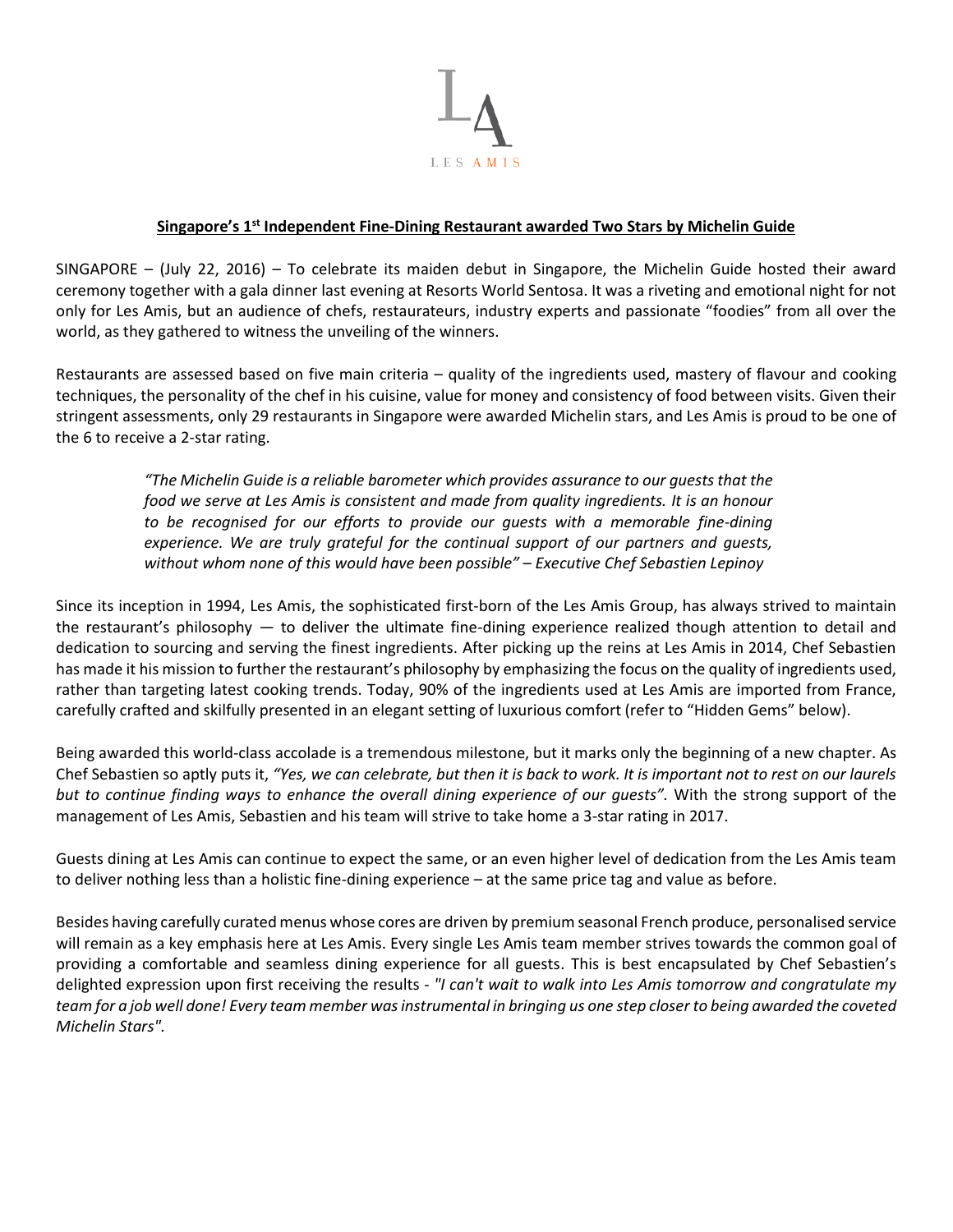## **HIDDEN GEMS**

Today, Les Amis is home to some of the most coveted gems that will whet the appetites of foodies all around the word.

## **Le Ponclet Butter**

One of the most coveted gems Les Amis boasts is the artisanal Le Ponclet butter, made from a near-extinct breed of cows in Brittany and only served in less than 20 restaurants in the world - of which Lepinoy had to personally send in his resume to obtain.

*"One major difference between normal butter and Le Ponclet is that the latter is non-pasteurised so the flavour tastes like strong raw cream with amazing creamy texture. When you pasteurize it, milk has to be heated at 65 degrees, and it destroys flavour. Another difference is that Le Ponclet is entirely hand-made,"* Lepinoy explains.

## **Wild Fishes**

Another rare gem found in Les Amis would be the wild fishes that are flown in 3 times a week are caught only by an individual line method (A La Ligne) near an island called Île d'Yeu, just off the Vendée coast of western France. This method of fishing guarantees freshness and quality of the catch. *"Wild fishes are like sportsmen, they swim in deeper waters so the texture is harder and this determines the quality"*, said Lepinoy, who focuses on John Dory, Sea Bass and Turbot, which in his opinion are the 3 best fishes to export in terms of quality.

### **Kaviari Caviar**

In 2015, a prestigious opportunity to collaborate with Paris-based Kaviari to create an exquisite line of Kristal caviar was presented to Les Amis. Lepinoy worked closely with Kaivari to create a recipe of caviar which is now served at Les Amis. Produced by the "Acipenser Schrenki" or "Dauricus Schrencki" sturgeon, this roe is favoured by top chefs around the world. This much-acclaimed caviar roe is a dazzling shade of deep golden to dark brown. The roe is plump, briny, buttery and creates a nice pop which ends off with a clean finish in the mouth.

#### **Wines**

Boasting the widest wine selection in Singapore, Les Amis is home to an award-wining cellar that cradles over \$3 million worth of prized Old and New World wine which are mainly from Burgundy and Bordeaux. One such example would be the 2011 Thibault Liger Belair made solely for Les Amis(Pour Les Amis). Since 1996, Les Amis has been a Wine Spectator Grand Award winner for 21 years running. This prestigious award has been bestowed to 88 winners worldwide, of which Les Amis is the only title holder in Singapore.

Through the past years, Les Amis is more than just a restaurant, but a convivial home to countless celebrations, private events and fond memories over sumptuous food and wine. Moving forward, Les Amis will continue to remain committed to providing to its diners an exceptional fine-dining experience - from serving the finest seasonal produce-driven creations to delivering top-notch service from our dedicated wait team.